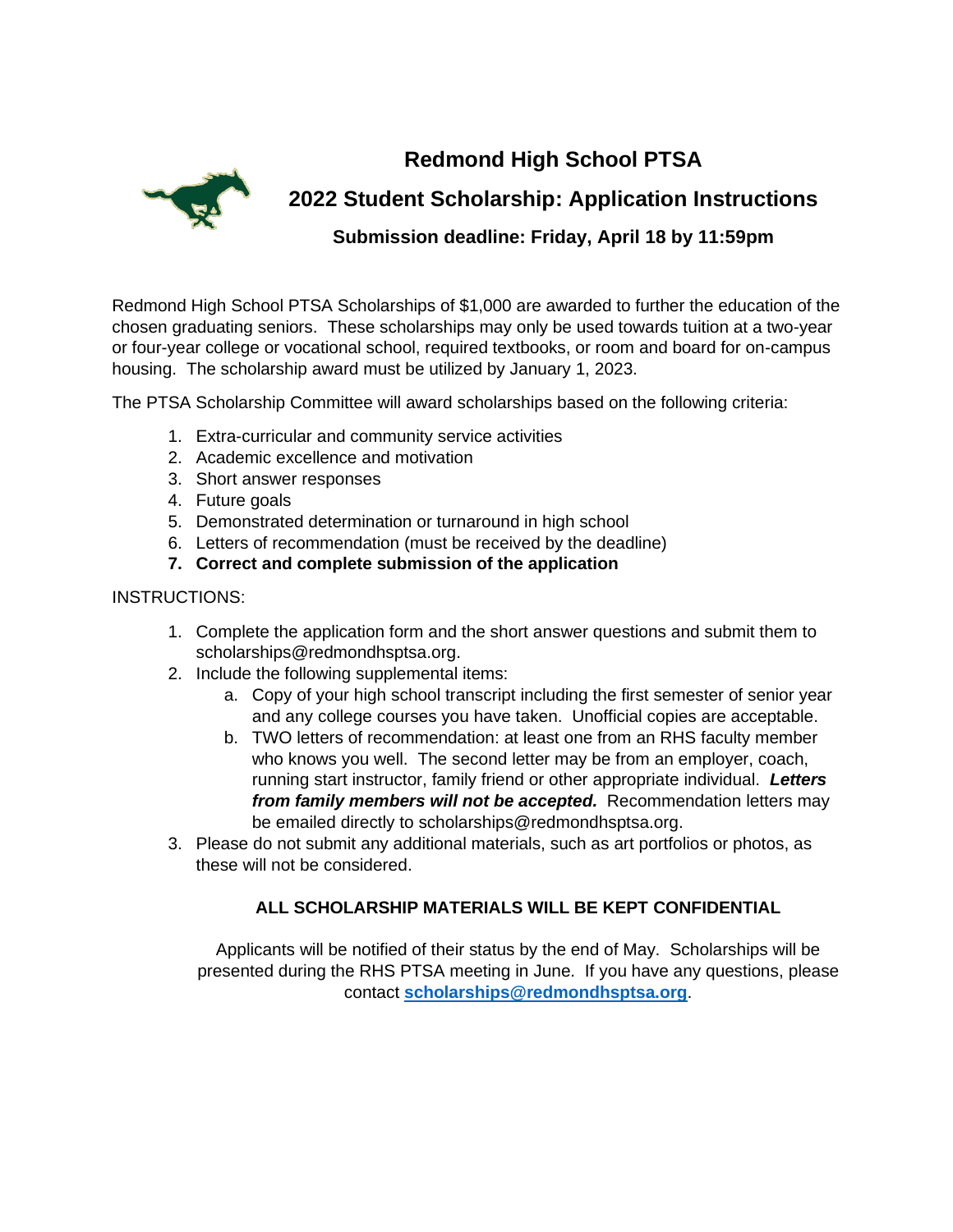

## **Redmond High School PTSA 2022 Student Scholarship Application**

| Name of College/School you are planning to attend: |                                                                                                  |  |
|----------------------------------------------------|--------------------------------------------------------------------------------------------------|--|
|                                                    |                                                                                                  |  |
|                                                    |                                                                                                  |  |
| recommendation:                                    | Please provide contact information for the two individuals who will be providing your letters of |  |
|                                                    |                                                                                                  |  |
|                                                    |                                                                                                  |  |
|                                                    |                                                                                                  |  |
|                                                    |                                                                                                  |  |
|                                                    |                                                                                                  |  |
|                                                    |                                                                                                  |  |

AFFIDAVIT: I hereby certify that my replies to all statements are true and accurate, and to the best of my knowledge all attachments submitted with my application are true, original and accurate.

| $\sim$<br><b>SIC</b><br>- |  |
|---------------------------|--|
|---------------------------|--|